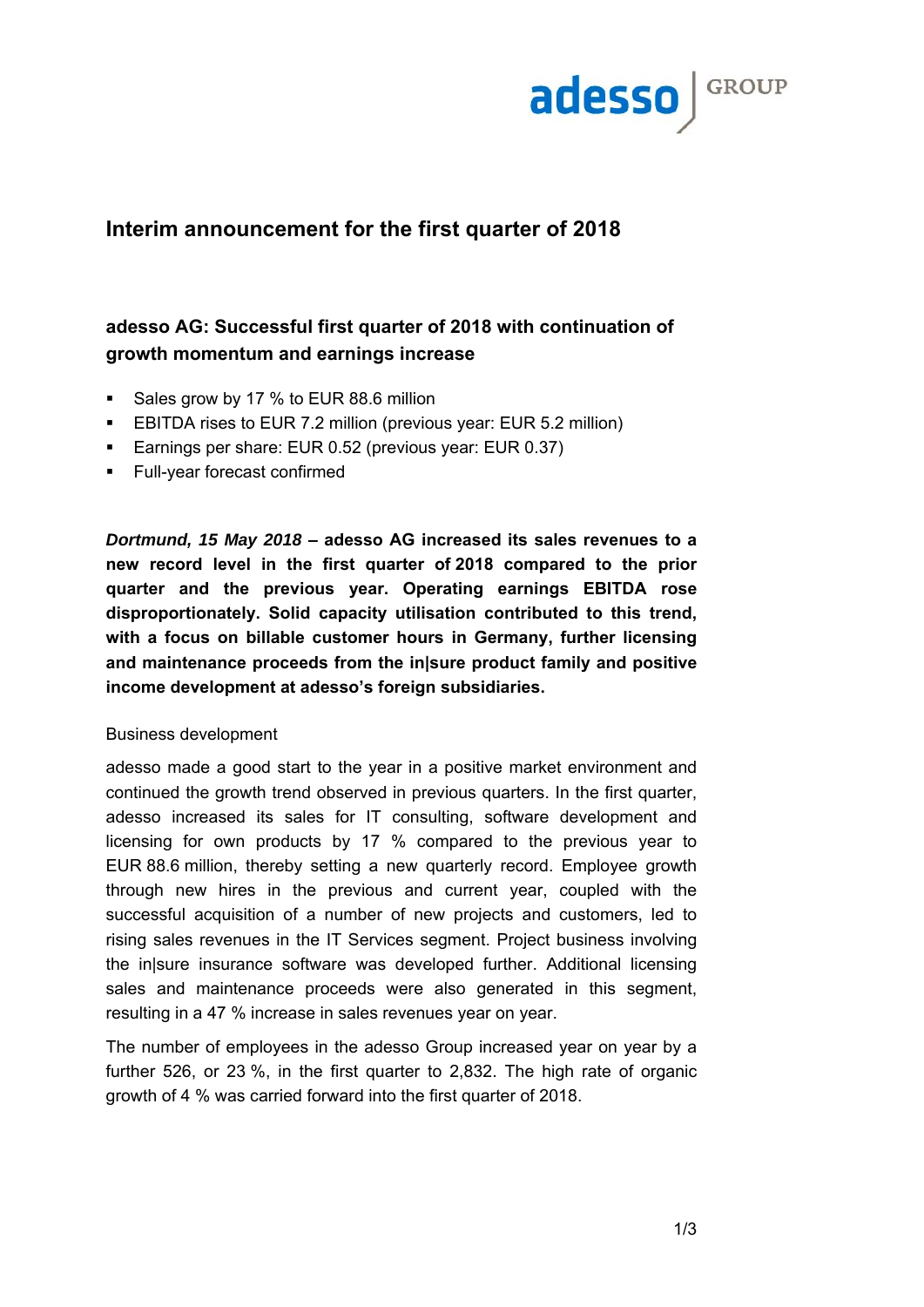

### Income development

Despite having two fewer working days compared to the previous year, operating earnings rose more sharply than sales at 40 % to EUR 7.2 million (EBITDA Q1/2017: EUR 5.2 million and Q4/2017: EUR 9.0 million), resulting in an EBITDA margin increase from 6.8 % to 8.1 %. The increase in the margin was primarily due to an improvement in earnings generated by foreign subsidiaries, the continued focus on billable customer hours in Germany and higher licensing and maintenance proceeds attributable to the in|sure product family. Expenses for the development of own modules increased as planned.

Depreciation and amortisation increased by 11 % to EUR 2.1 million. Due to the investment in start-up soccerwatch.tv, income from investment activities declined to EUR 0.1 million; income from financing activities remained roughly on a par with the previous year. Pre-tax profit stood at EUR 5.1 million (previous year: EUR 3.3 million), consolidated earnings came to EUR 3.2 million (previous year: EUR 2.2 million) and earnings per share amounted to EUR 0.52 (previous year: EUR 0.37, +39 %).

### Additional figures and information

adesso held liquid assets of EUR 43.4 million as of 31 March 2018 (previous year: EUR 38.7 million; 31.12.2017: EUR 46.5 million). Interest-bearing financial liabilities amounted to EUR 44.6 million, compared with EUR 45.7 million in the previous year. Equity rose by EUR 2.6 million to EUR 69.6 million in the first quarter. Additional indicators can be downloaded in table form under Investor Relations on the adesso website at https://www.adesso-group.de/en/investorrelations/.

FABIS, which was acquired in the first quarter of 2018, has been successfully integrated into the company. The first joint services have been offered to adesso customers in the insurance segment.

The newly founded subsidiaries in Bulgaria (Sofia) and Spain (Barcelona) began business operations in March and April respectively and only had a minor impact on the consolidated financial statements in the first quarter.

#### **Outlook**

The order situation and market environment suggest that adesso will continue to develop positively and so, assuming the continued increase in investment in the development of own products, the full-year forecast of a rise in sales to